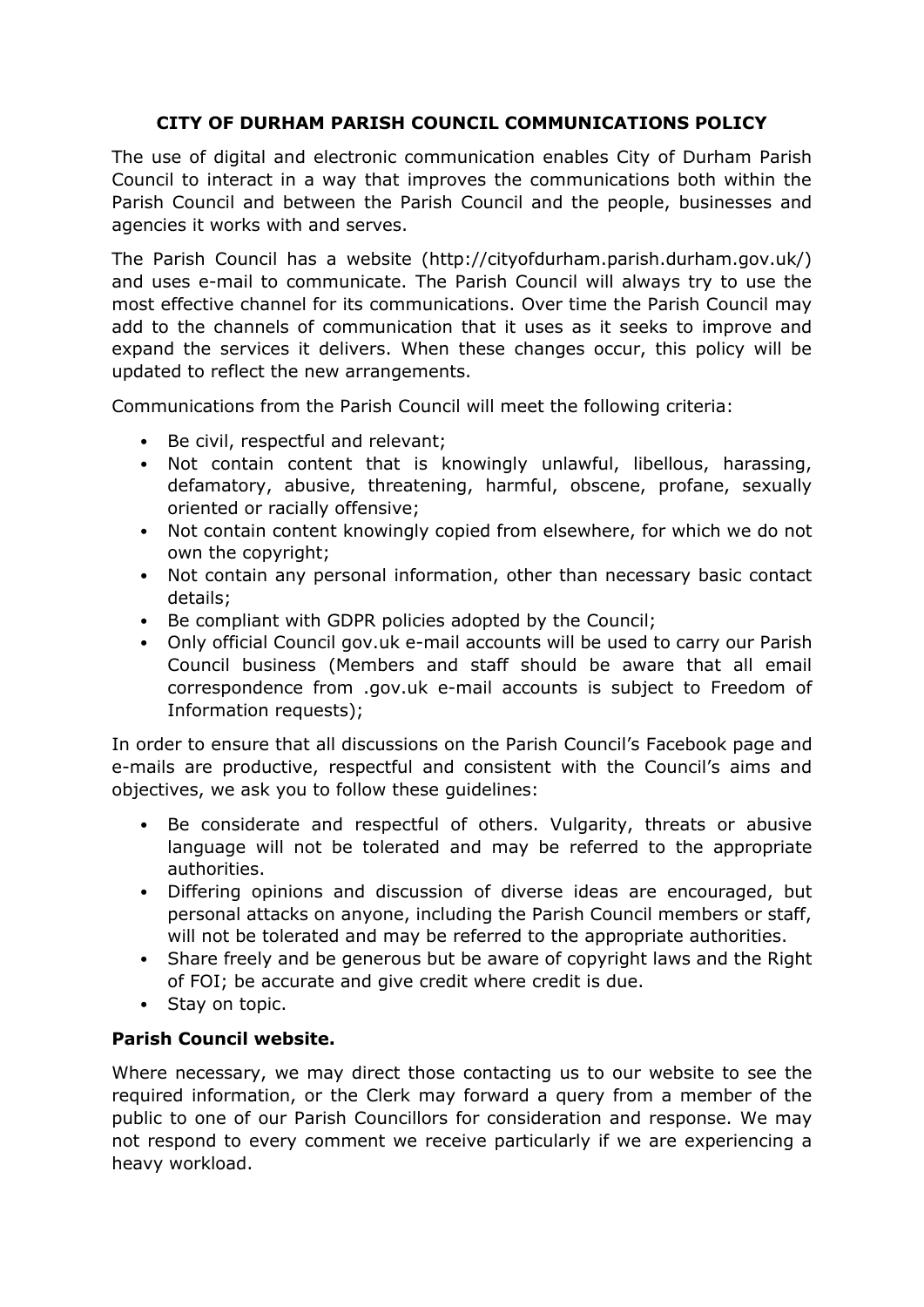# **Parish Council email.**

The Clerk to the council has their own email address. The email account is monitored mainly during office hours, Monday to Friday, and they aim to reply to all questions sent as soon as they can. The Clerk is responsible for dealing with correspondence received and passing on any relevant e-mails to members or external agencies for information and/or action. All communications on behalf of the Council will usually come from the Clerk, and otherwise will always be copied to the Clerk.

Emails to the Parish Council become official and will be subject to The Freedom of Information Act. These procedures will ensure that a complete and proper record of all correspondence is kept.

## **SMS (texting).**

Members and the Clerk may use SMS as a convenient way to communicate at times. All are reminded that this policy also applies to such messages.

# **Internal communication and access to information within the Parish Council.**

The use of electronic communications is a major factor in delivering improvement. Parish Councillors are expected to abide by this policy in all their work on behalf of the Parish Council.

As more and more information becomes available electronically, it is vital that all information is treated sensitively and securely. Parish Councillors are expected to maintain an awareness of the confidentiality of information that they have access to and not to share confidential information with anyone. Failure to properly observe confidentiality may be seen as a breach of the Parish Council's policy and will be dealt with through its prescribed procedures (at the extreme it may also involve a criminal investigation). Members should be careful only to cc essential recipients on emails and avoid use of the 'Reply to All' option (whilst ensuring that the people who need to know the information are copied in) and ensure that email trails have been removed.

## **External Communications.**

Councillors must ensure that in any verbal or written communication with any persons or other bodies they identify whether or not they are speaking in a personal or an official capacity, or behalf of a constituent, or on behalf of the Parish Council. They must not approach any organisation or individual for information or provide information that may give the impression that they are doing so on behalf of, or for, the Parish Council or its committees, unless expressly asked to do so by the Parish Council.

## **Code of Practice**